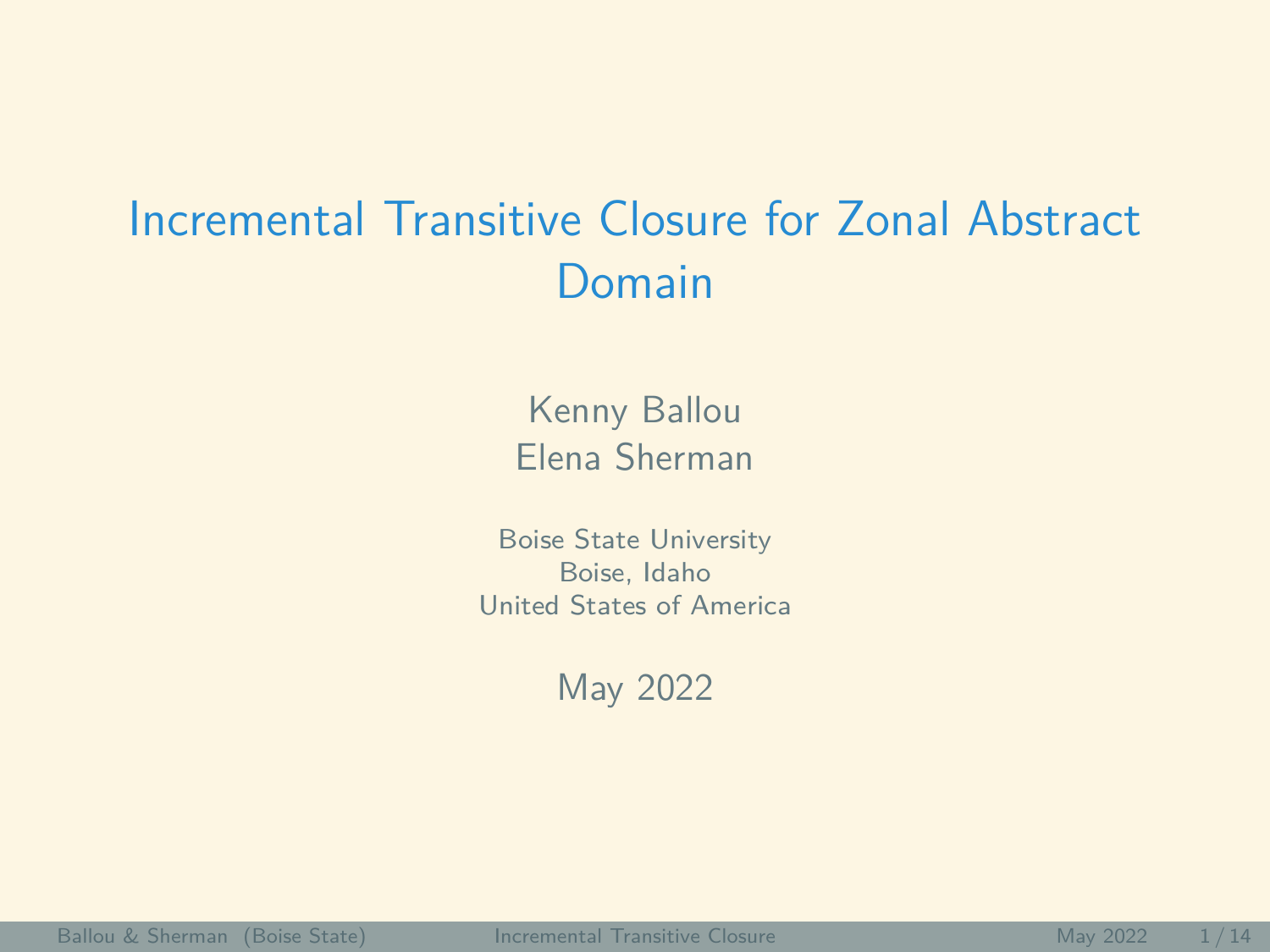# **Outline**

#### **1** Background

- Zonal Domain
- Canonical Representations
- **2** Incremental Algorithm
	- Example of how the incremental algorithm works
- **8 Experimental Results**
- **A** Conclusion
- **6** Future Work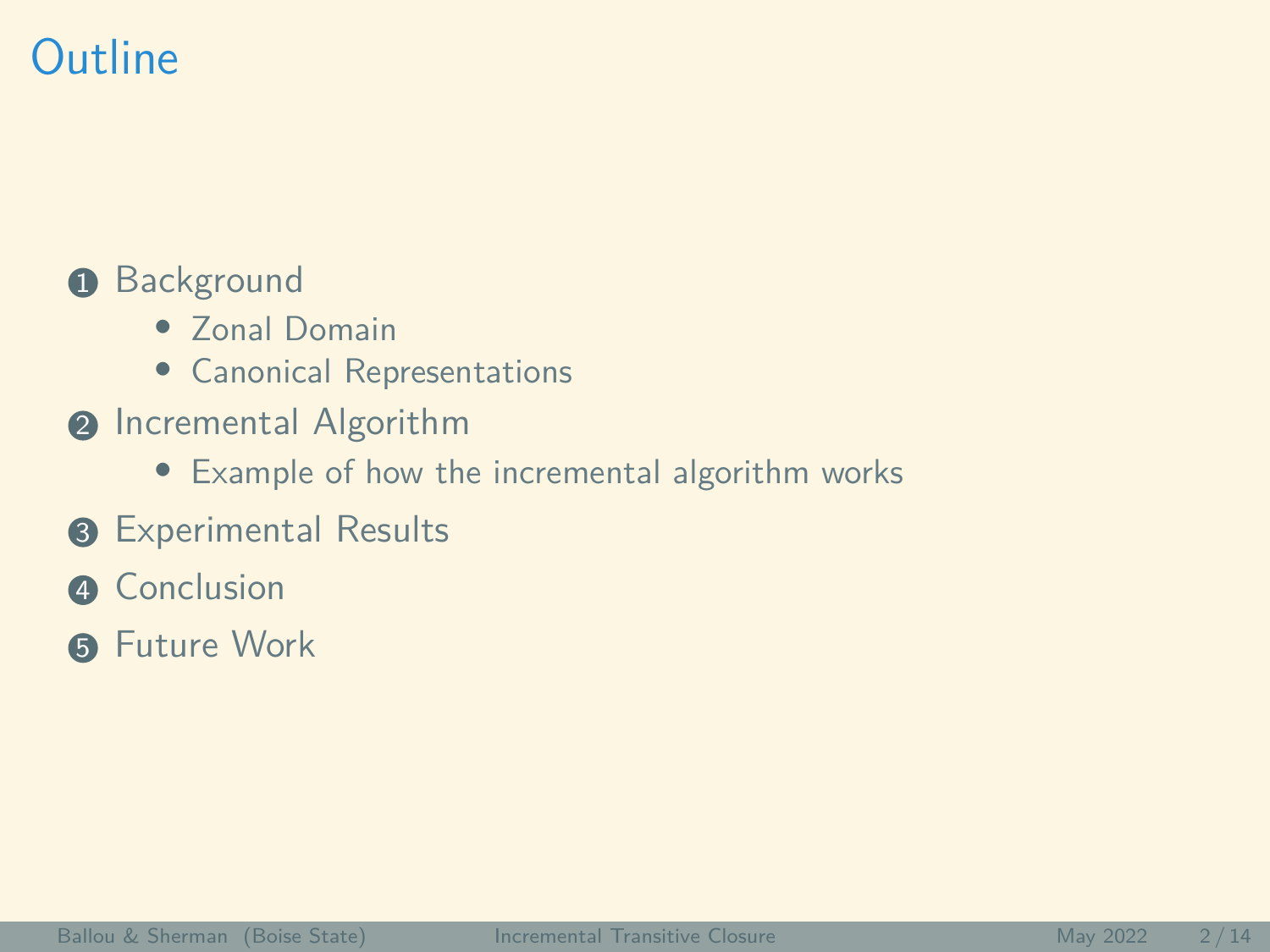### Zonal Domain



Zonal state representation of data-flow analysis invariant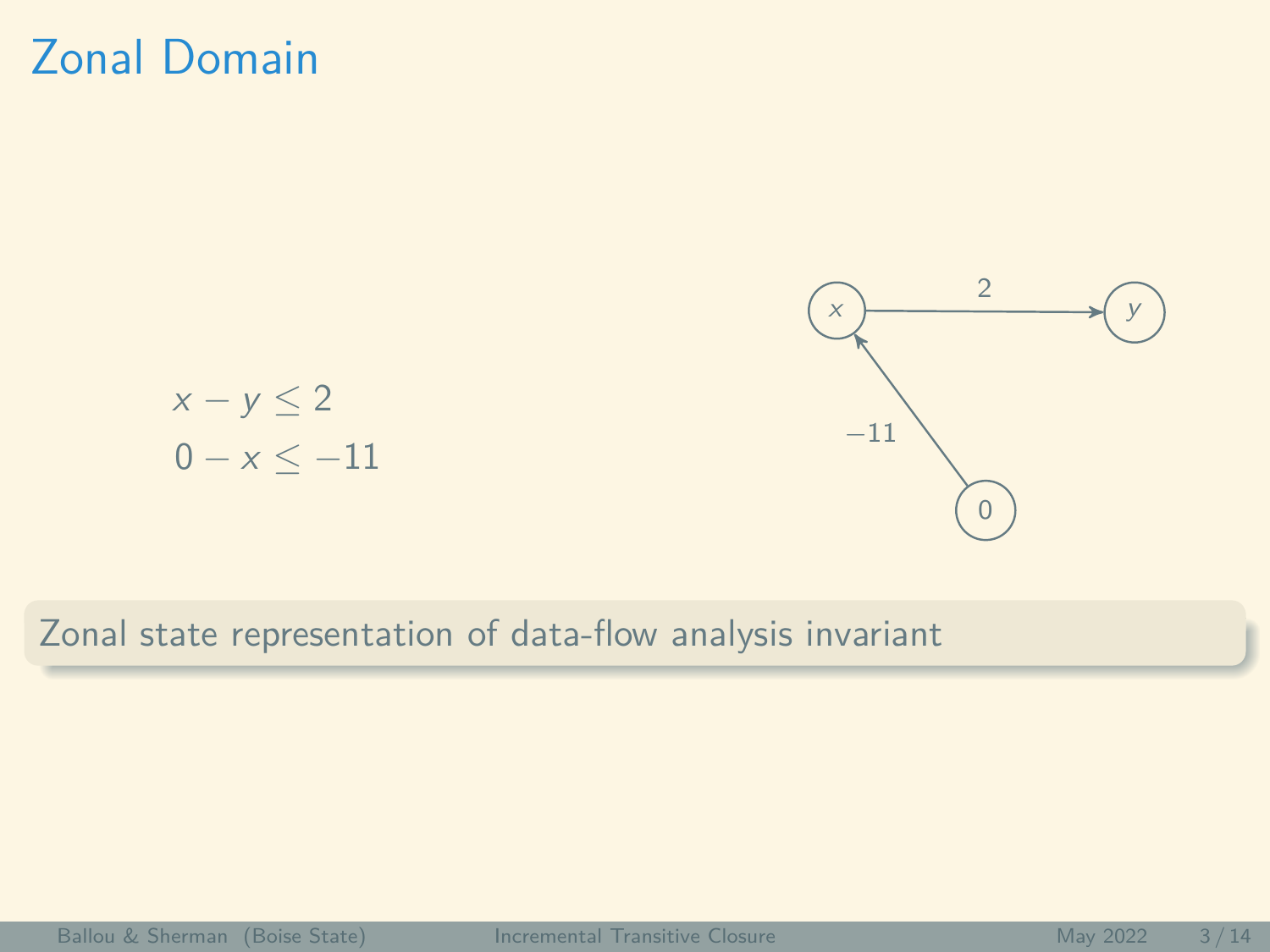# Example Data Flow Graph

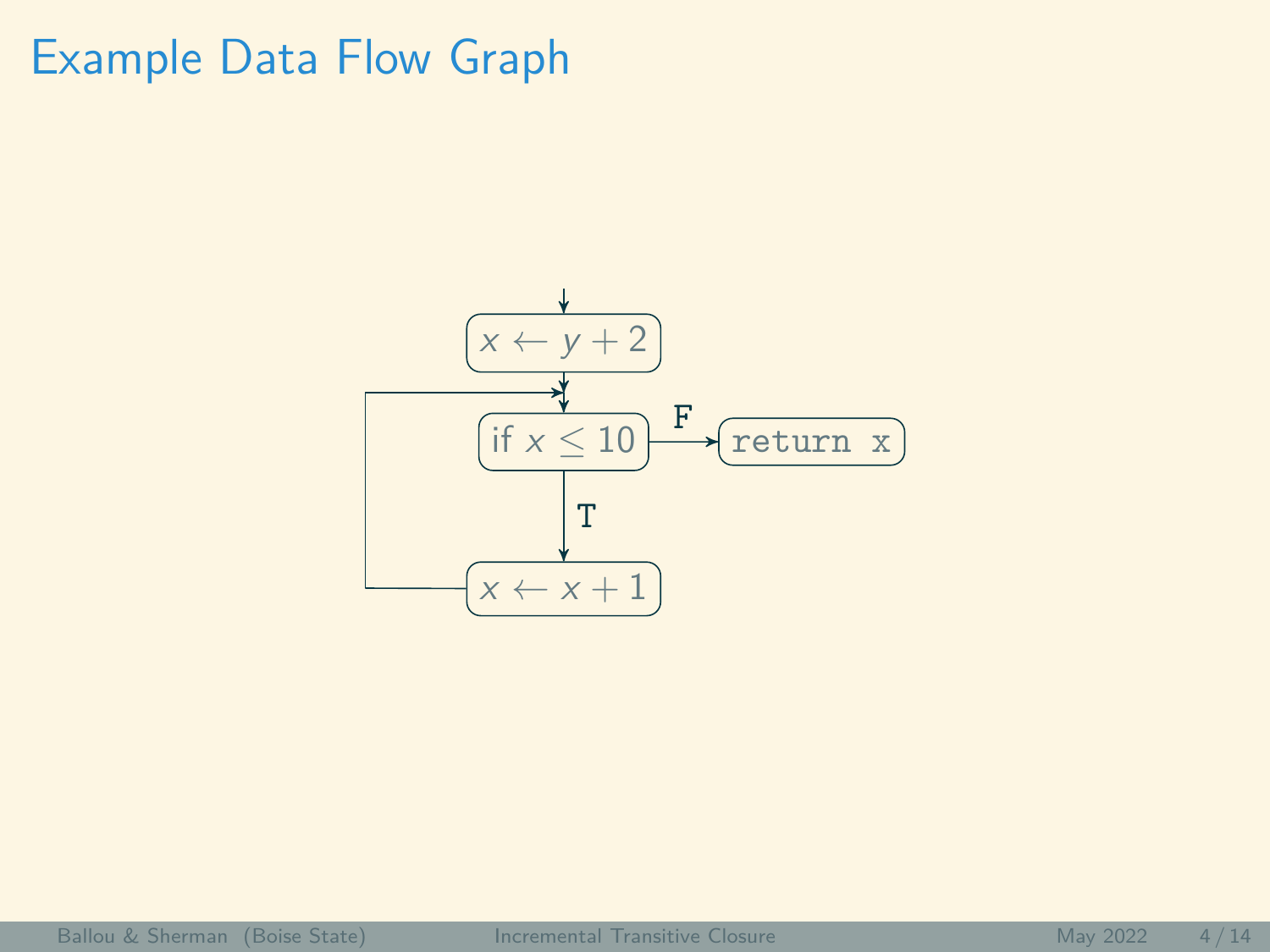#### Computed Invariants for Data Flow Graph

Example Zonal Invariants Computed via Data Flow Analysis

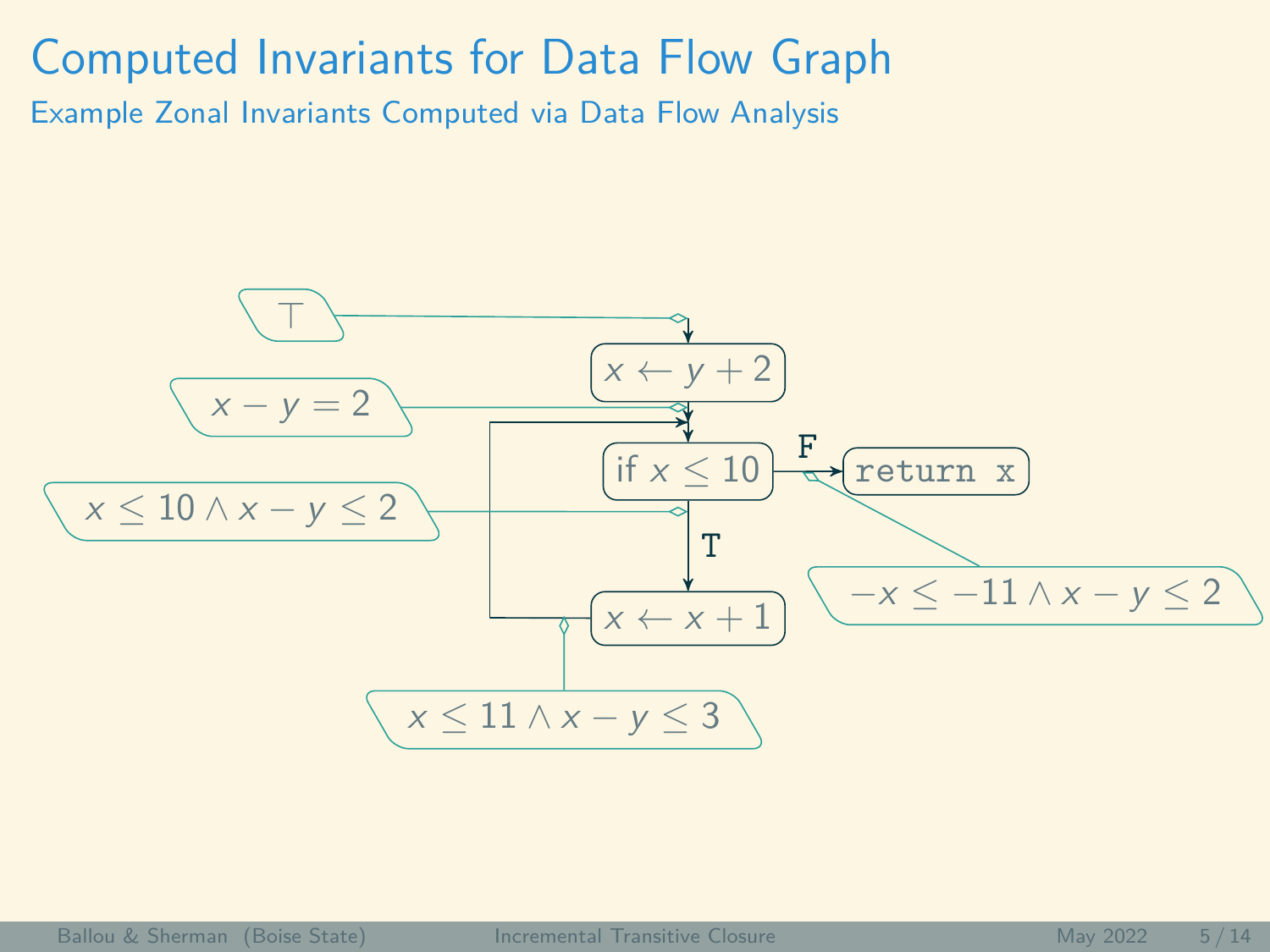# Equality Comparisons During Fixed-Point Computation

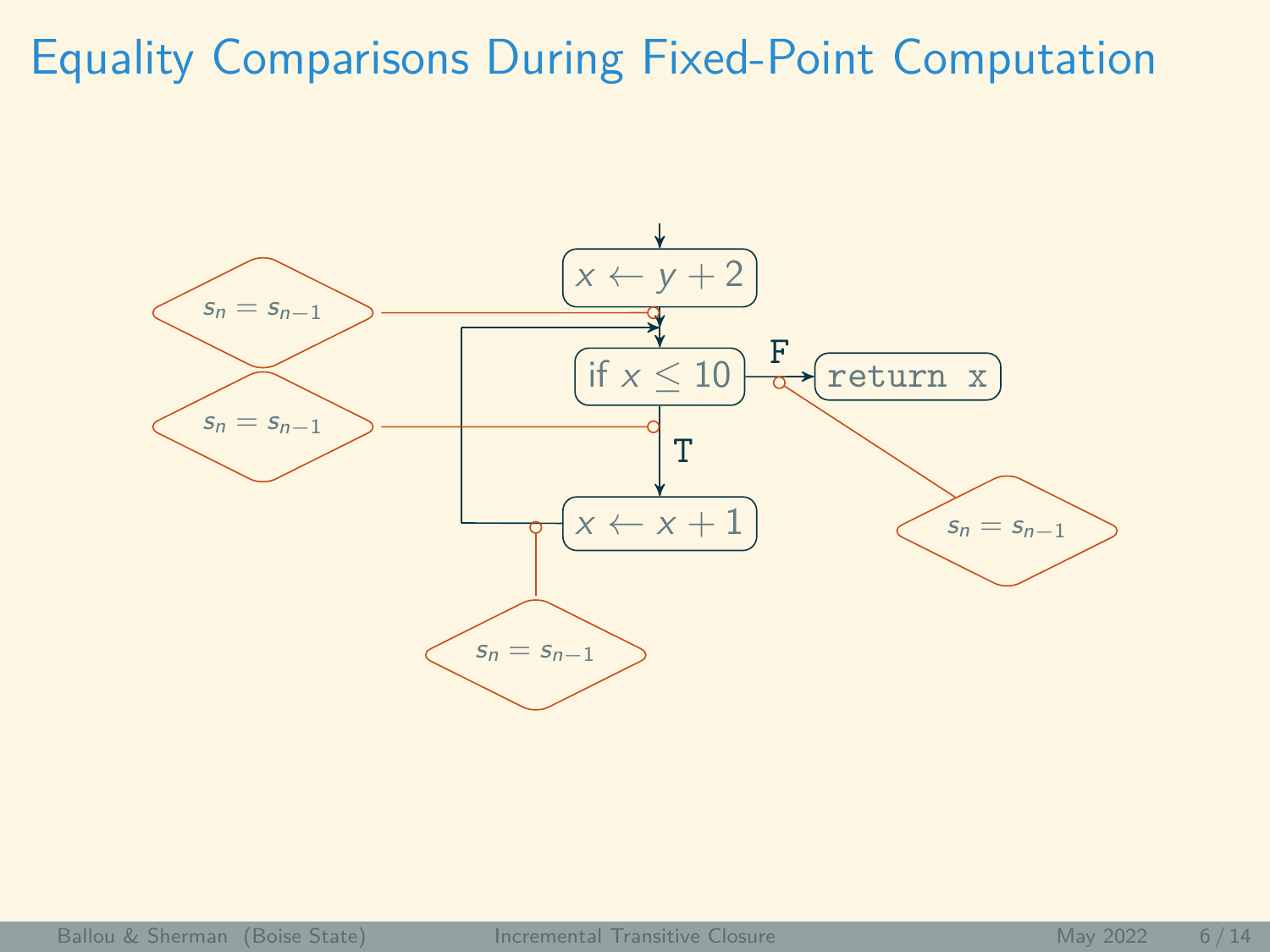# Zonal Domain with Transitive Closure

#### Canonical Representation



(a) Original state from Analysis



(b) State with inferred relationships

- Transitive closure property:  $\forall i, j, k : E_{ii} \le E_{ik} + E_{ki}$
- Required operation for state comparison
- Provides feasibility information
- Equality comparison is expensive due to computational cost of closure being  $\Theta(n^3)$  and due to the frequency of its use.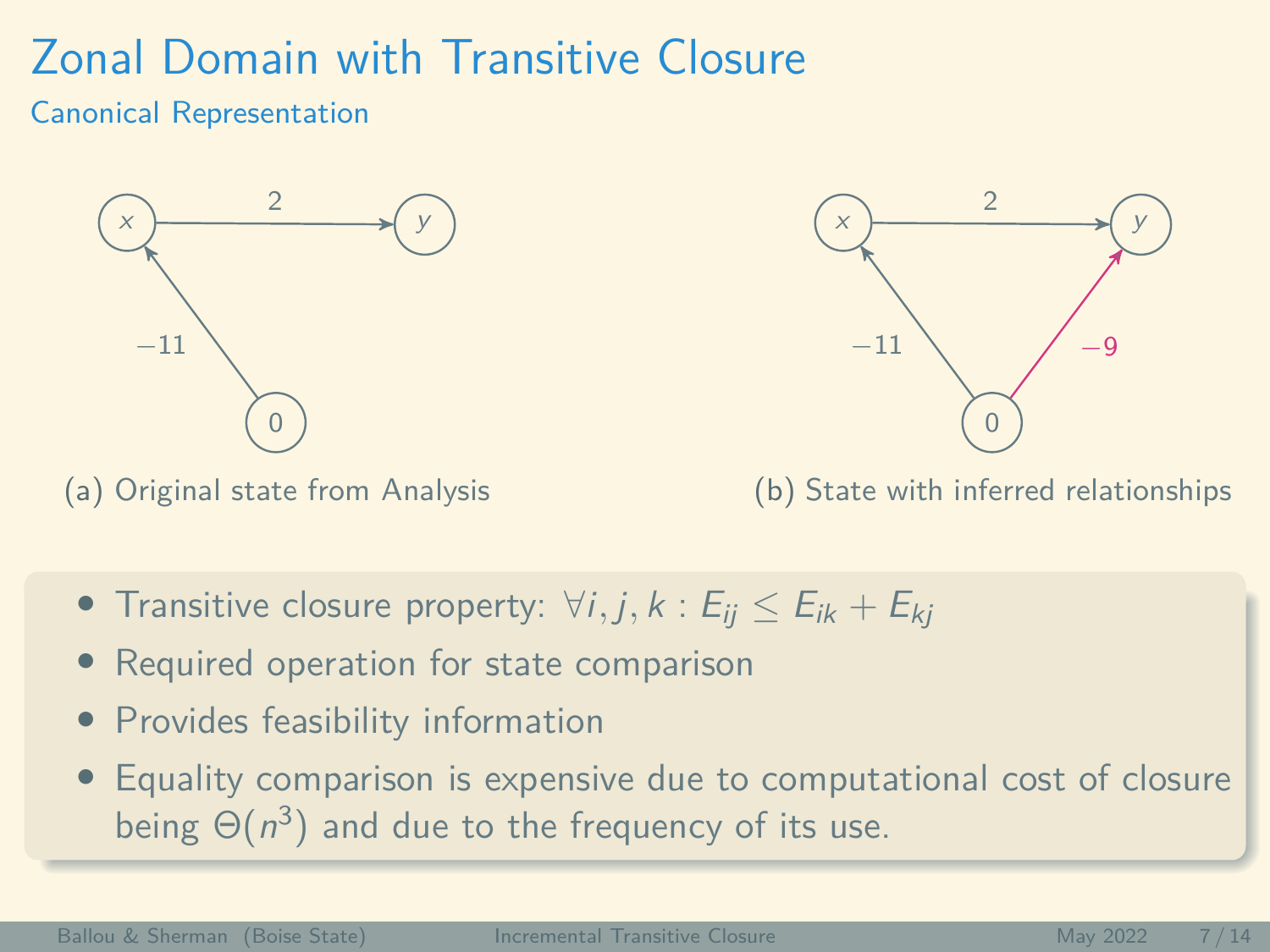# Observations Leading to Incremental Algorithm

- All-pairs shortest path algorithm dominates analysis time
	- Floyd-Warshall algorithm, for example, is  $\Theta(n^3)$
- Fixed-Point computation already propagates fully-closed Zonal state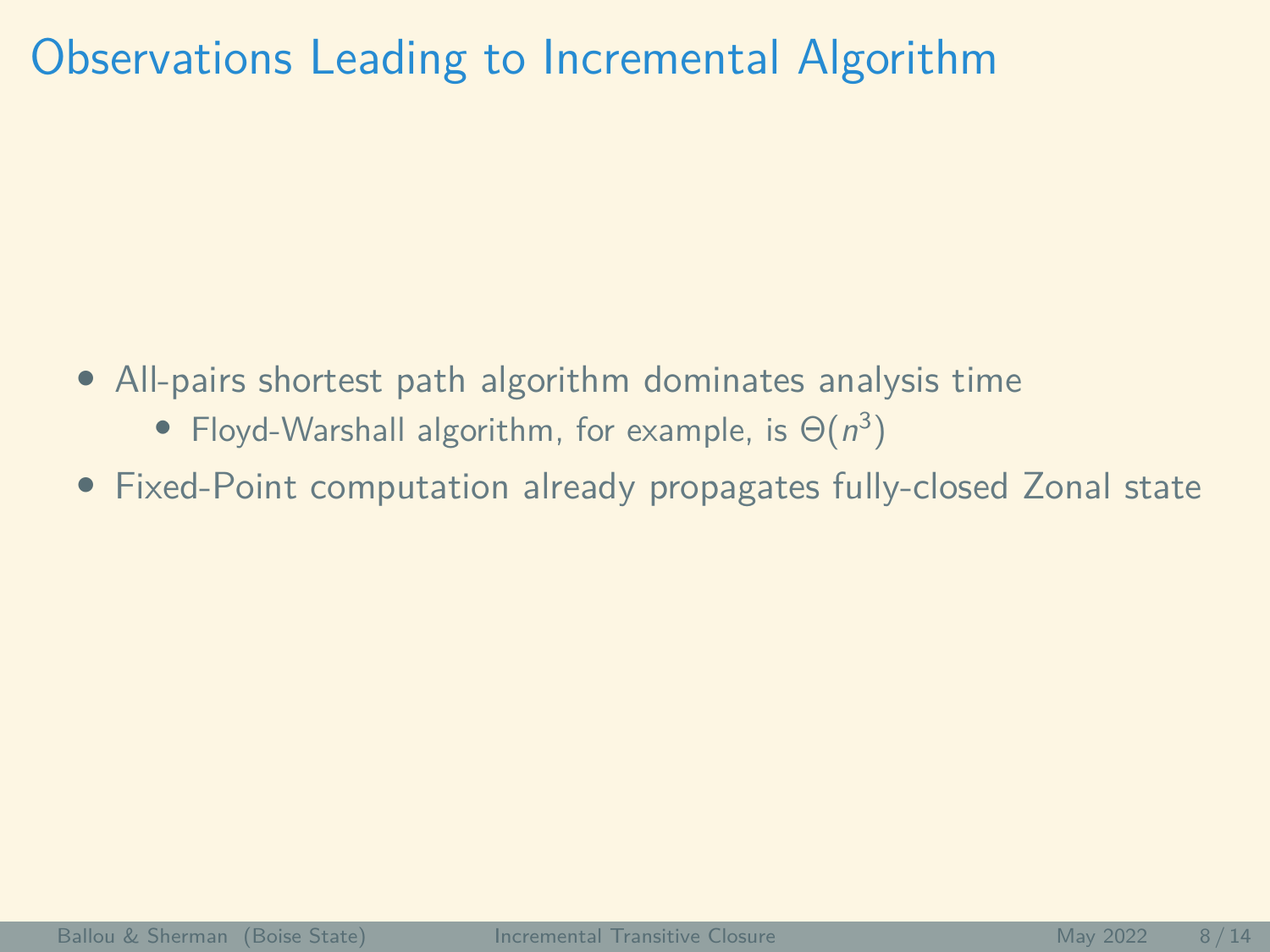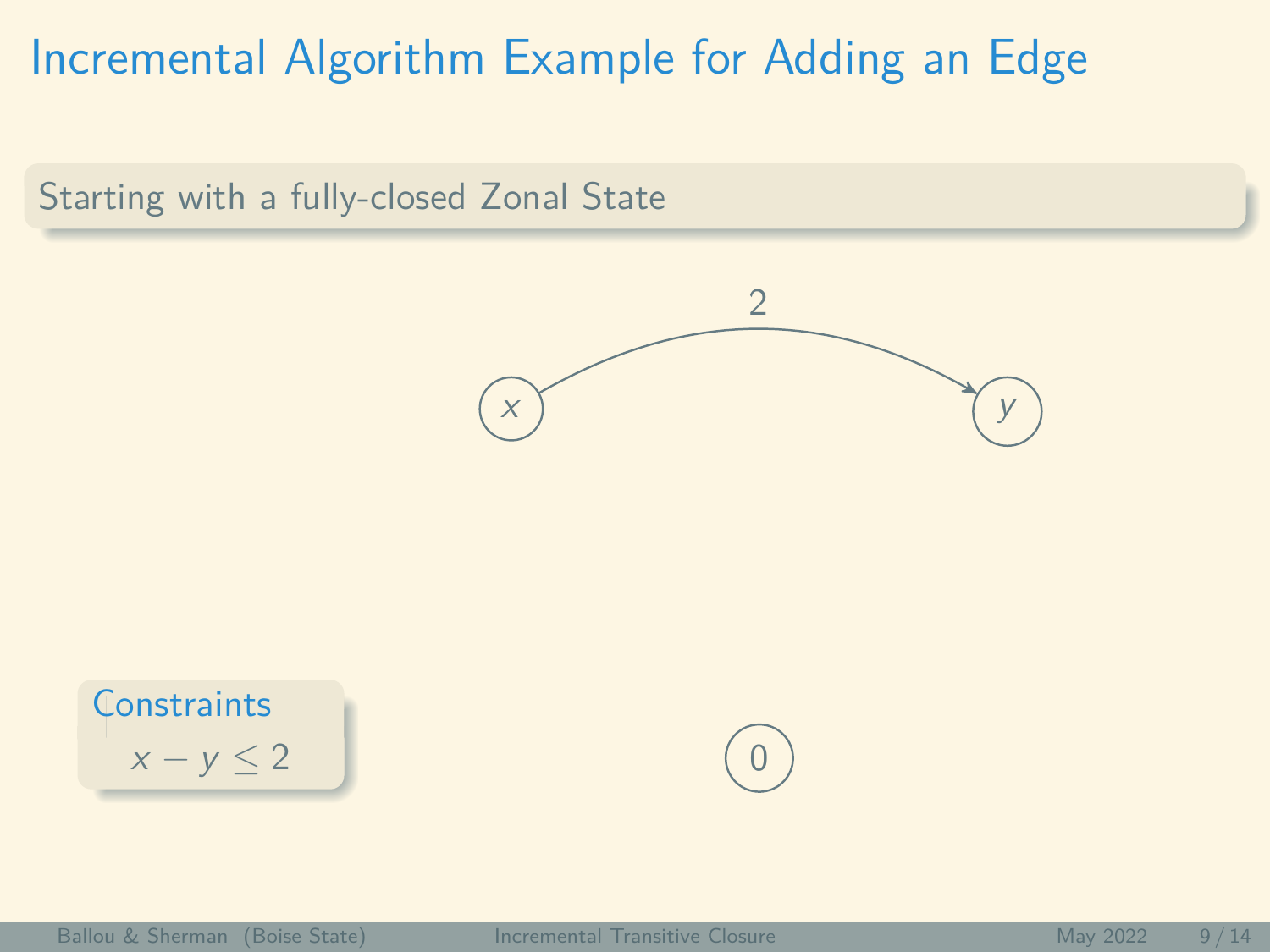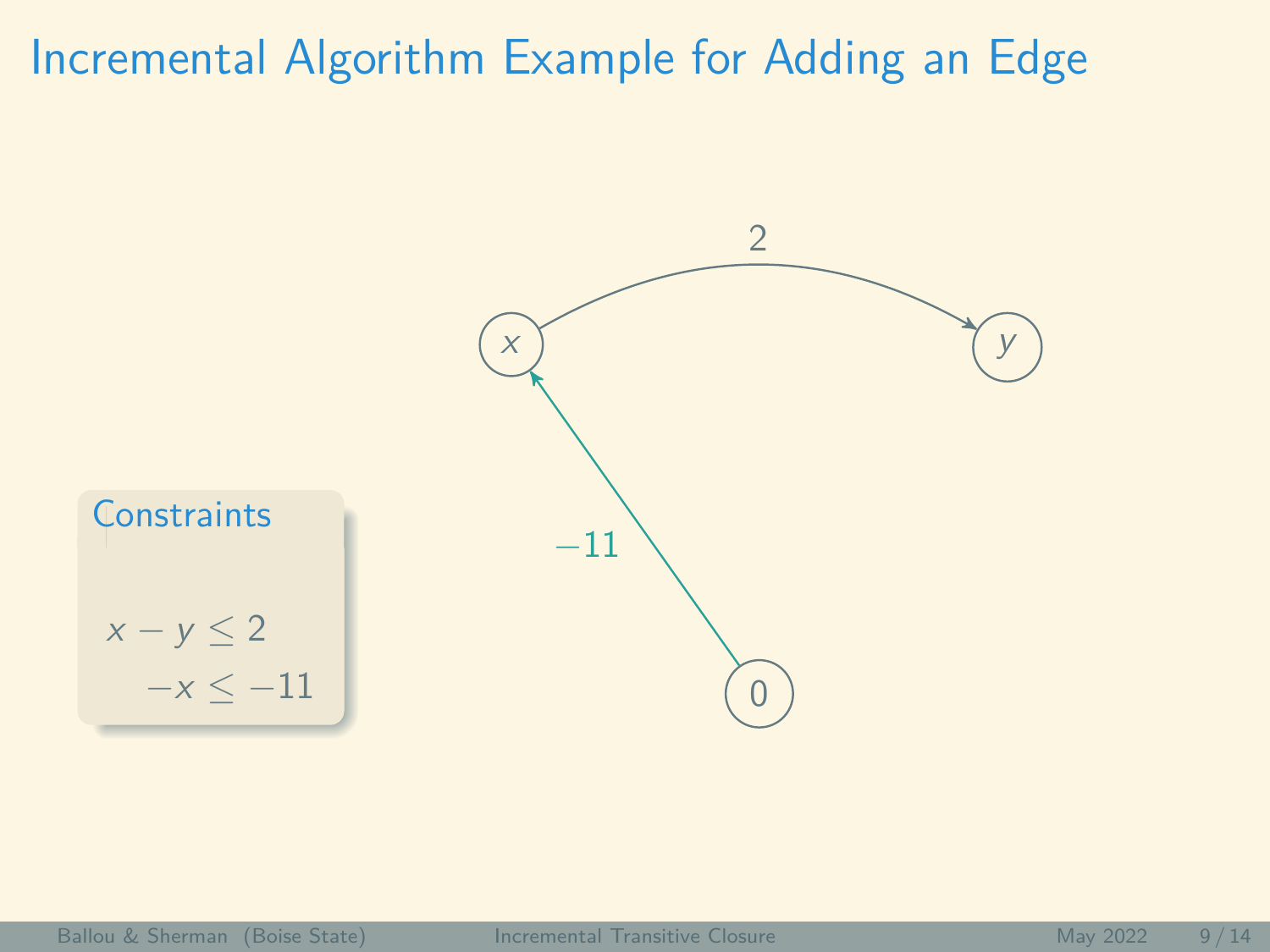

 $0 - y \le \min(\infty, -11 + 2)$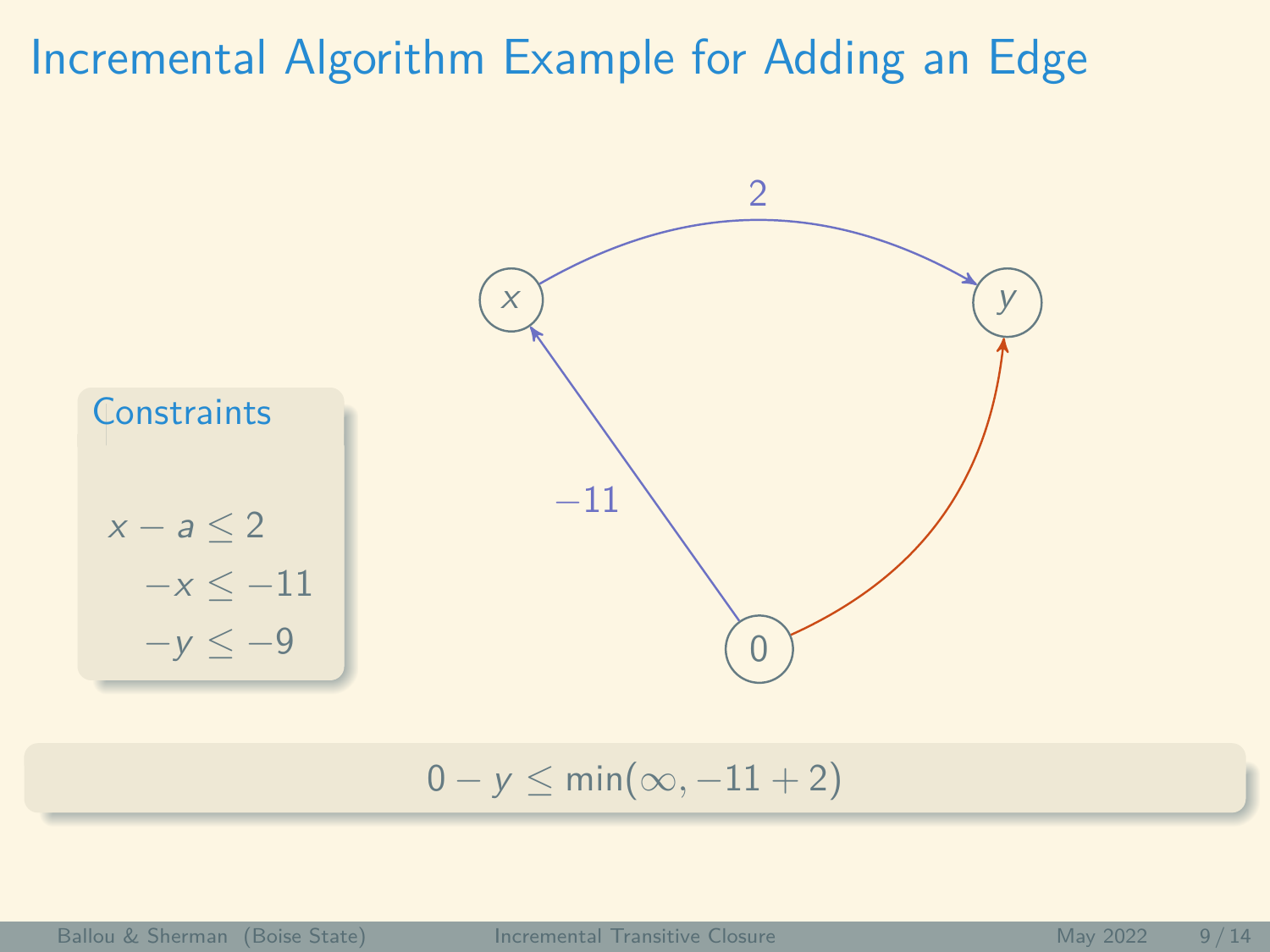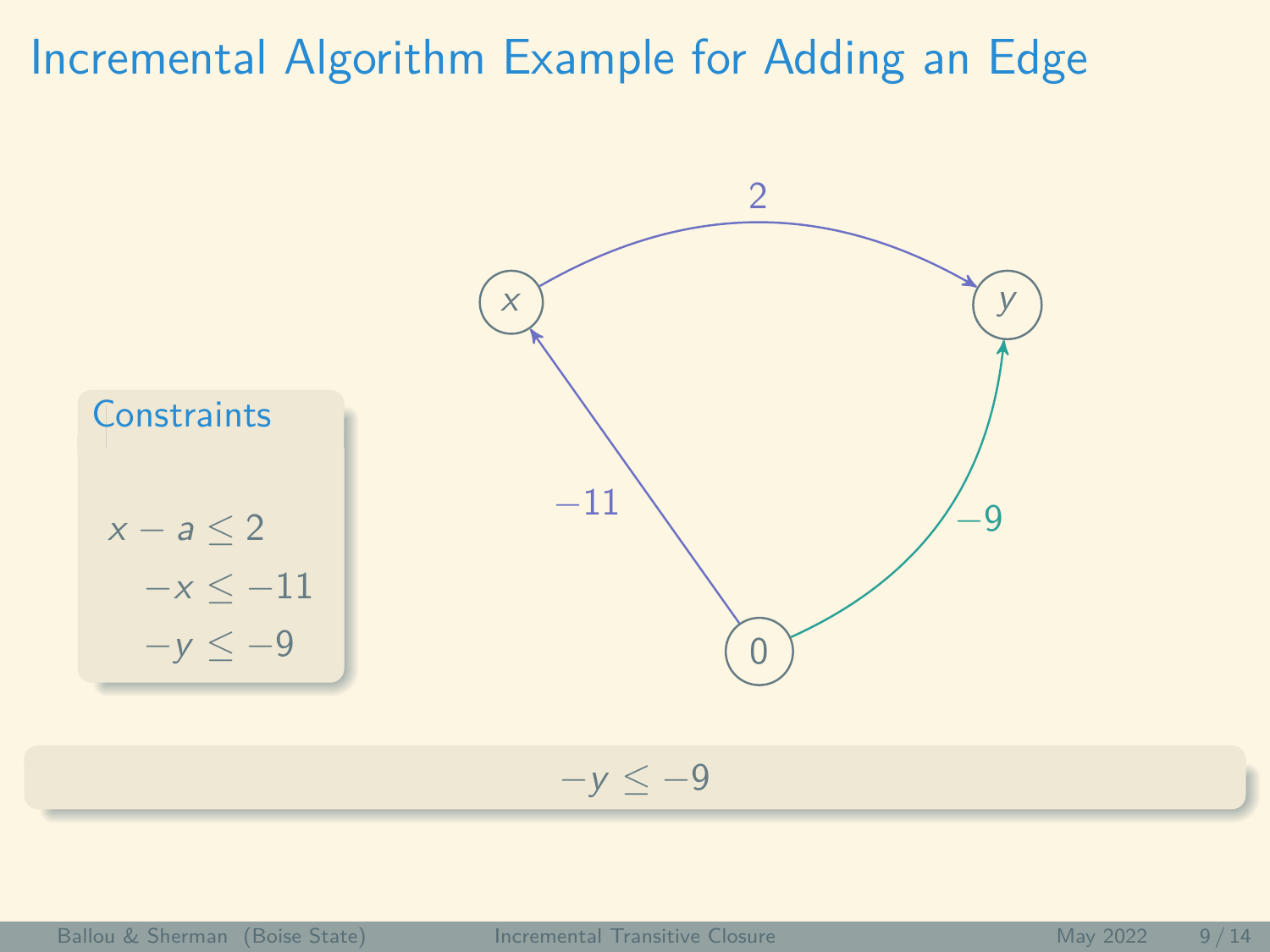

 $y - x \leq min(\infty, \infty + -11)$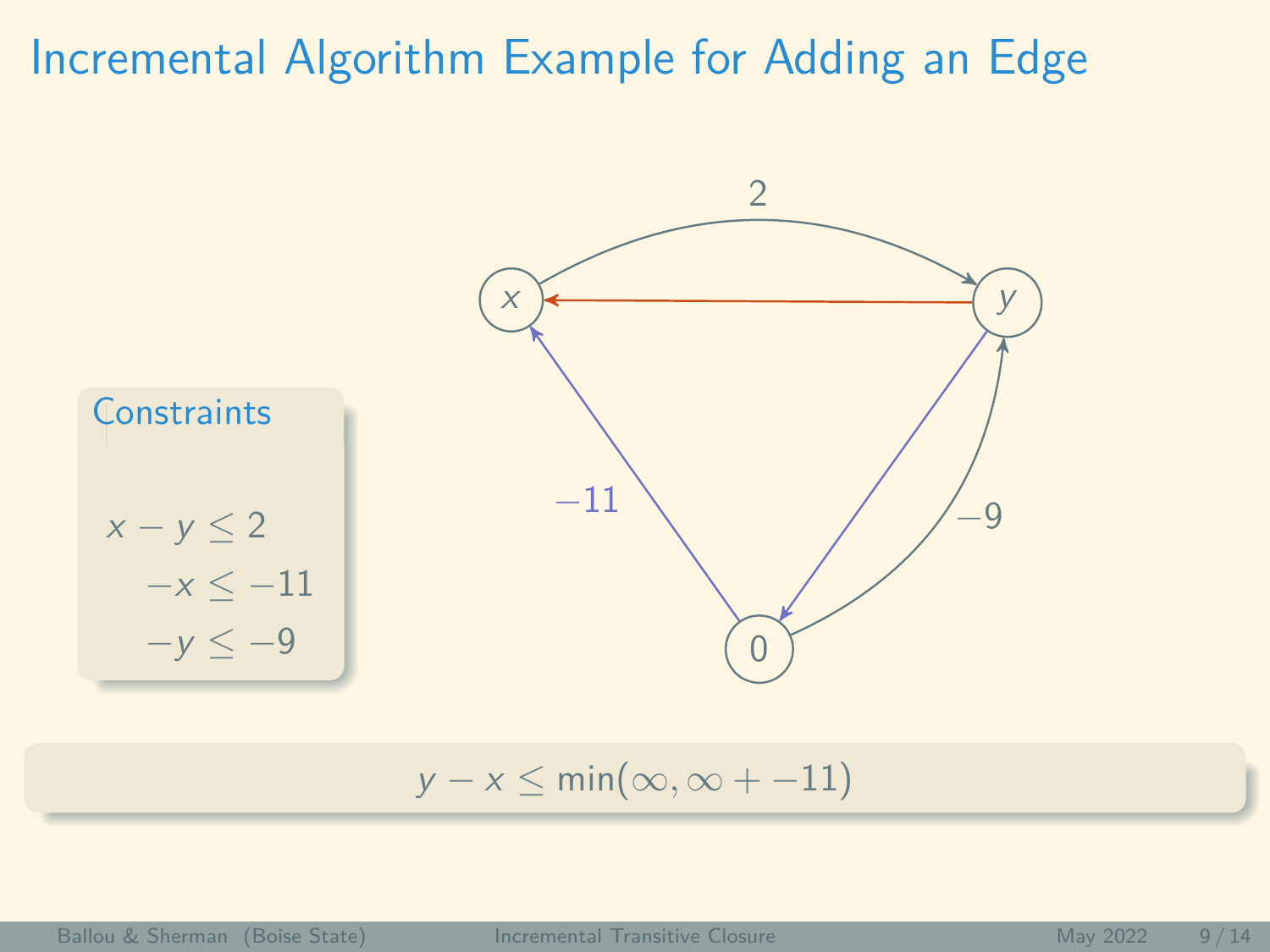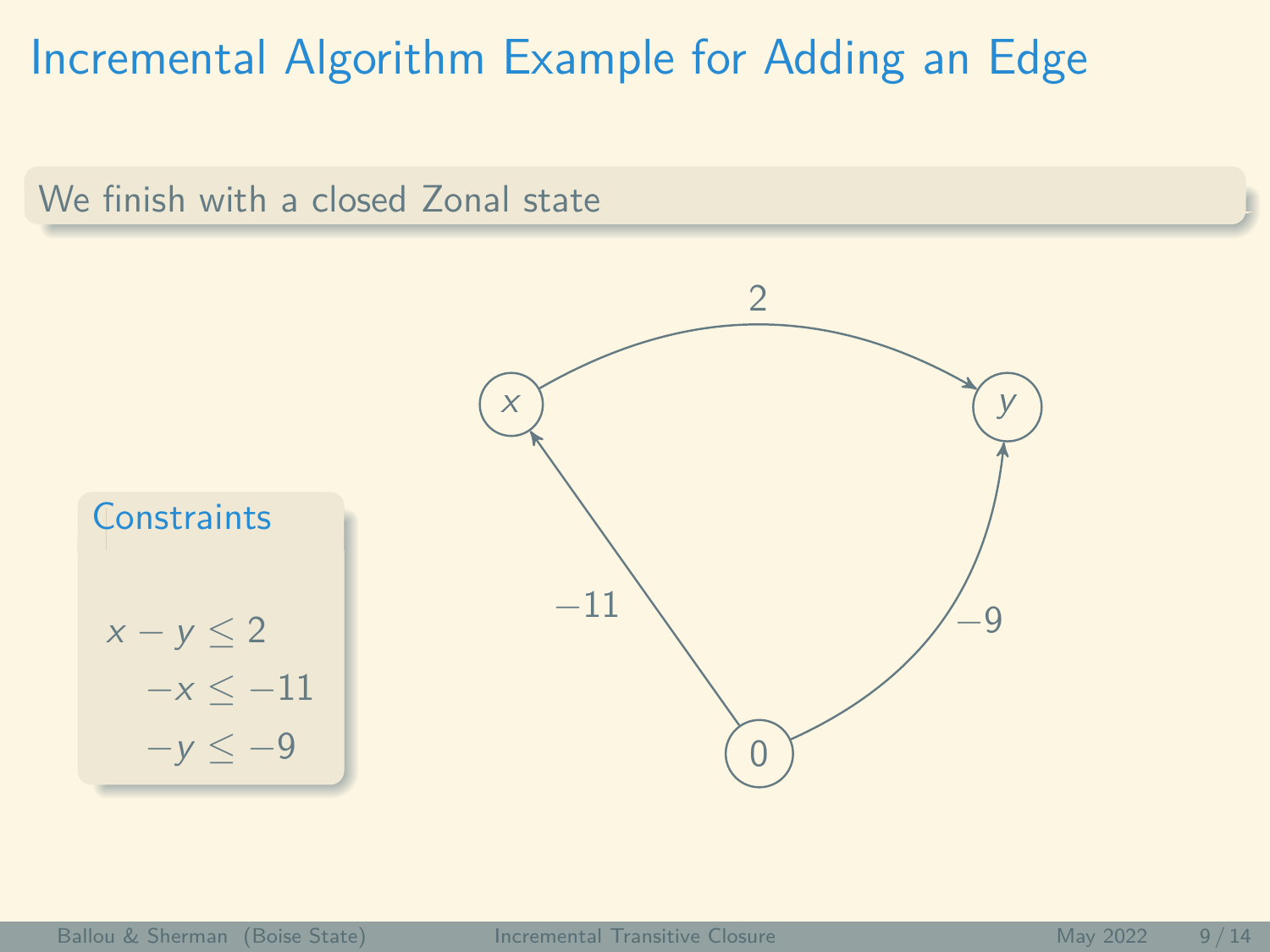### Experimental Results

- Benchmarks: 63 Java methods
- Methods were divided into three groups based on instructions count
- Average analysis time computed from 3 analysis runs for each sample method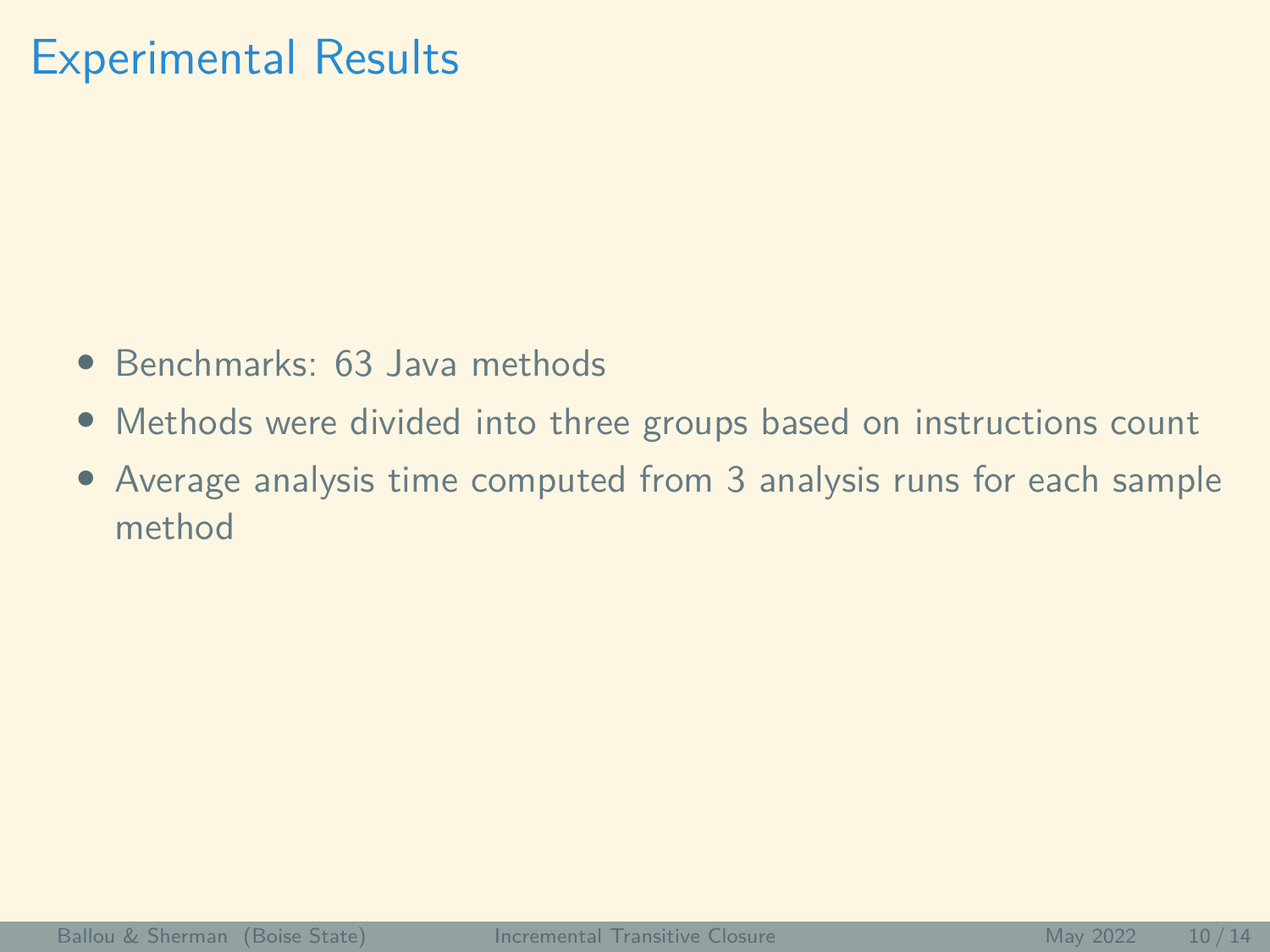# Experimental Results Show Significant Difference in Runtime



Analysis Timing Results (ms) using Incremental Closure (blue) and Standard Closure (red) Algorithms

Ballou & Sherman (Boise State) [Incremental Transitive Closure](#page-0-0) May 2022 11/14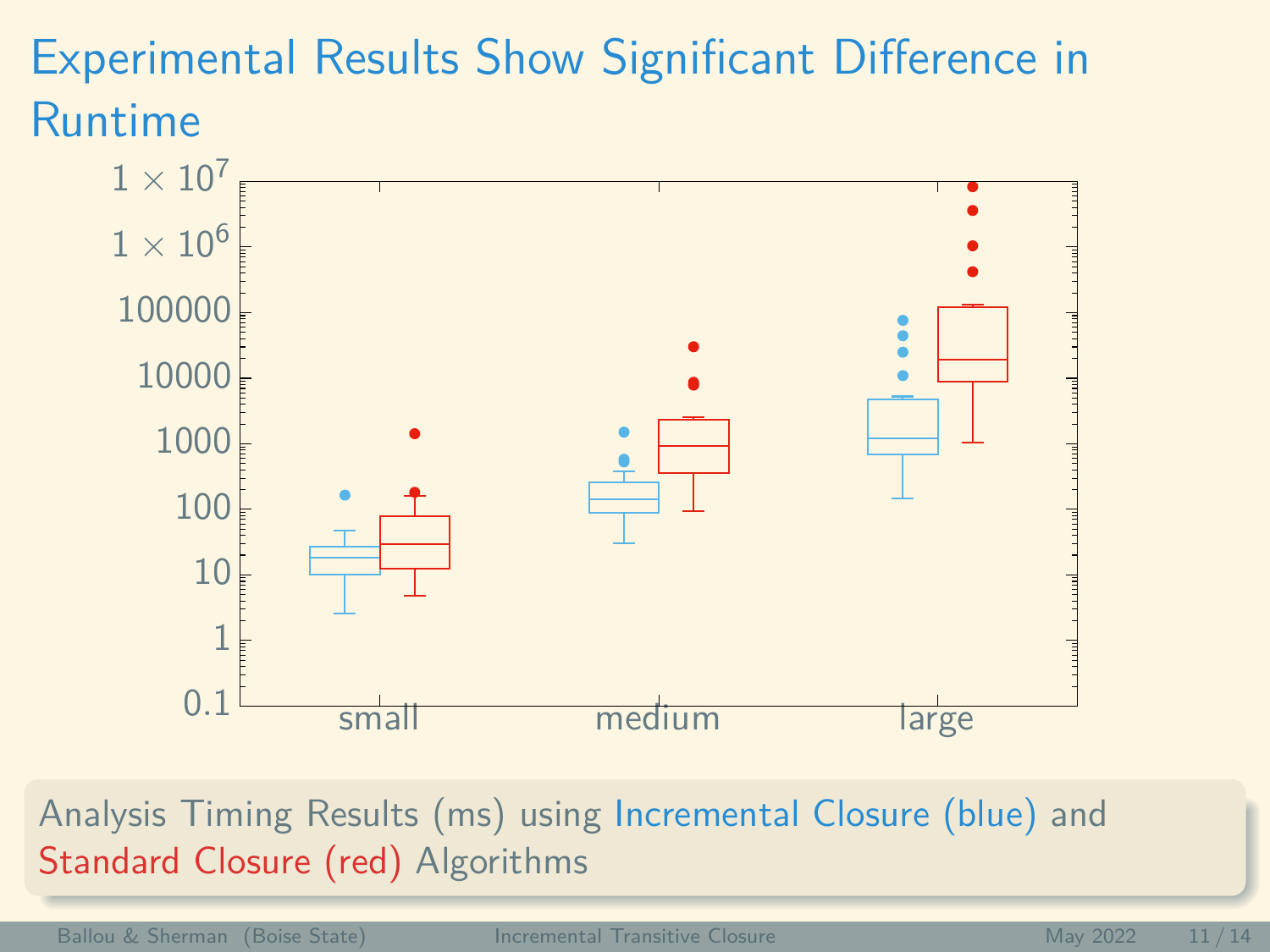# Conclusion

- Propagating canonical states presents some advantages in weakly-relational domains such as Zonal Domain.
- Incrementally computing the closure reduces the overall analysis time.
- Some transfer functions can be simplified, e.g., forget.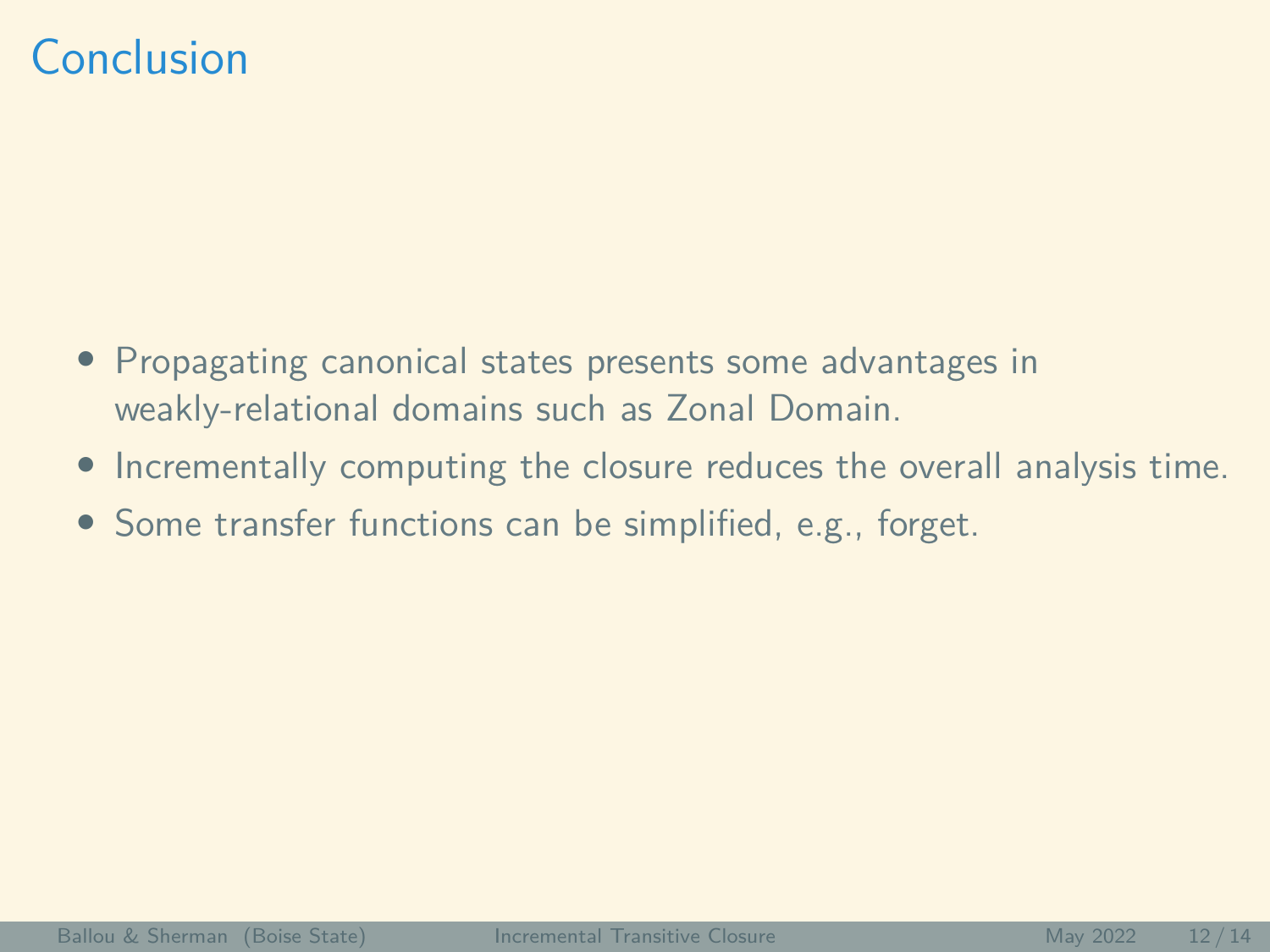# Future Work



Explore incremental approaches for other canonical representations, e.g., Larsen Reduction.